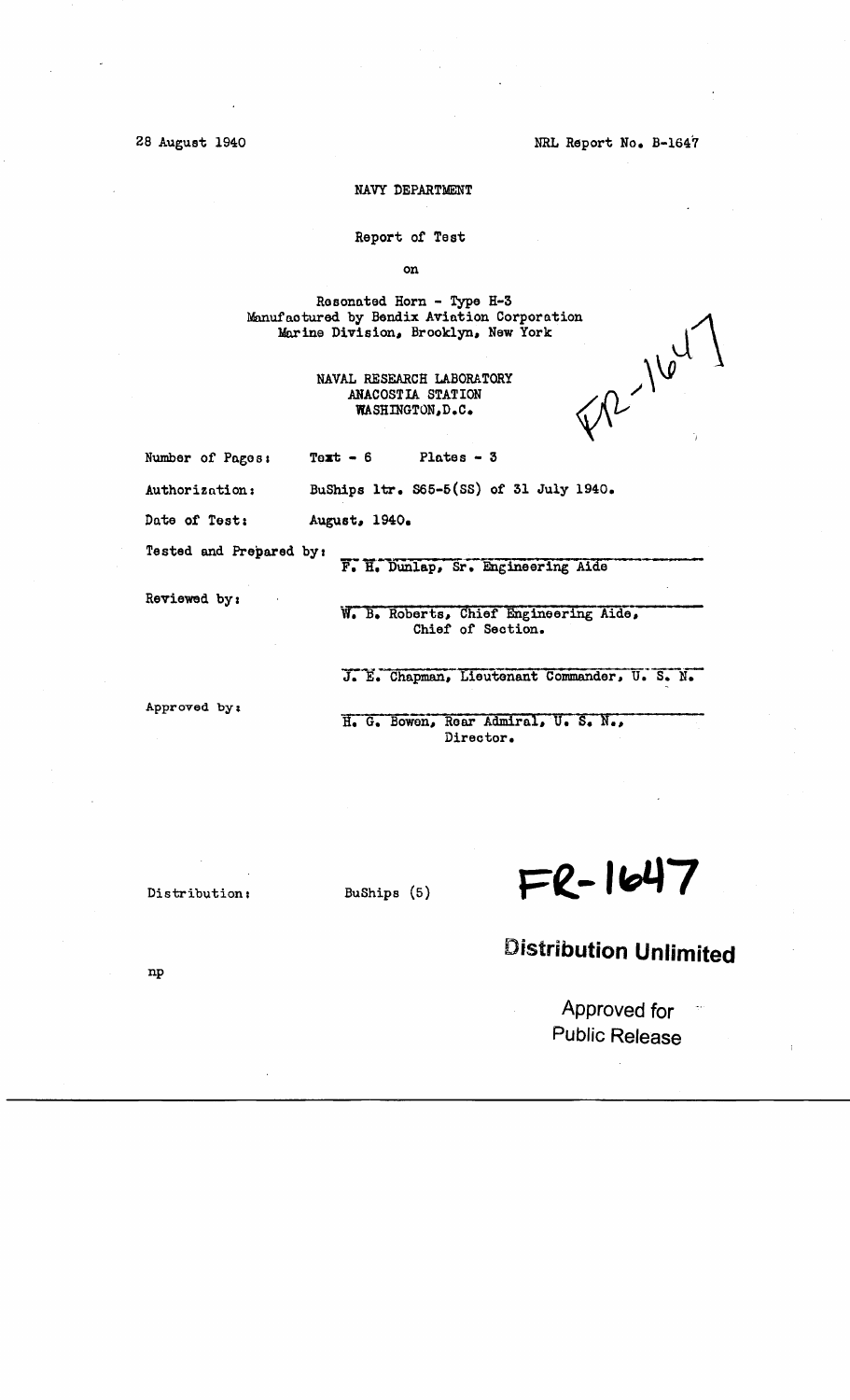## TABLE OF CONTENTS

 $\ddot{\phantom{a}}$ 

|                                                            | PAGE          |
|------------------------------------------------------------|---------------|
| Authorization for Test                                     | ı             |
| Object of Test                                             | ı             |
| Abstract of Test<br>(a) Conclusions<br>(b) Recommendations | ı<br>1a<br>1b |
| Description of Material Under Test                         | 2             |
| Method of Test                                             | $\mathbf{z}$  |
| Results of Test                                            | 3             |
| Conclusions                                                | 6             |

# Appendices

| Photostat of acoustical analyses before and after<br>the endurance and shook tests $- - - - - - - - - -$ Plate 1                                              |         |  |
|---------------------------------------------------------------------------------------------------------------------------------------------------------------|---------|--|
| Photograph of sample horn assembled in a Bendix Type<br>B <sub>3</sub> , B <sub>4</sub> , B <sub>5</sub> , and B <sub>6</sub> bell case - - - - - - - - - - - | Plate 2 |  |
| Photograph of sample horn removed from case $- - - -$ Plate 3                                                                                                 |         |  |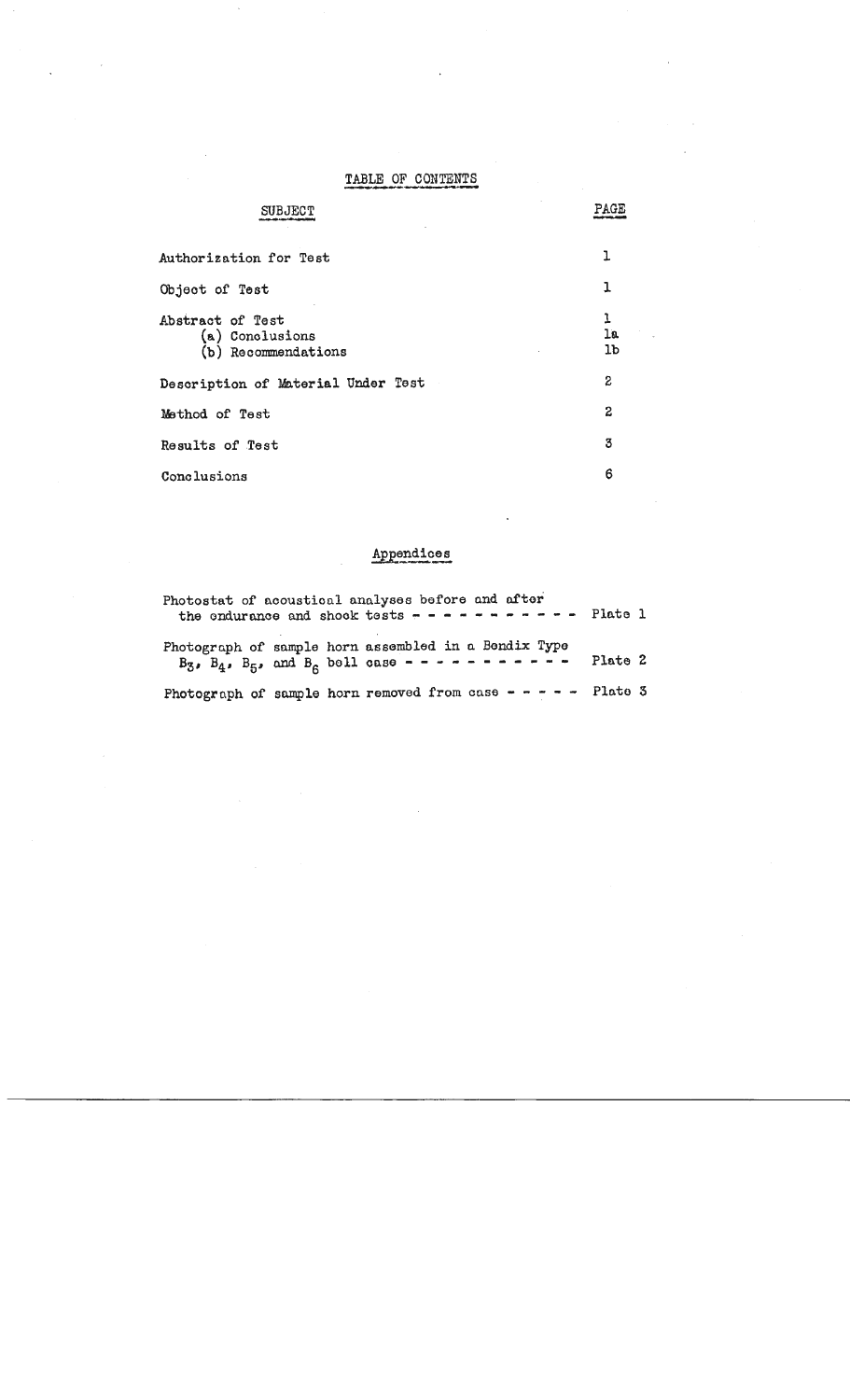### AUTHORIZATION FOR TEST

1. This test was authorized by reference **(a),** and other references pertinent to this problem are listed as reference  $(b)$ ,  $(c)$ ,  $(d)$ and  $(e)$ .

Referenoesa (a) BuShips Ltr. S66-6(SS) of 31 July 1940.

- (b) Specifications 17S1lc of l May 1940.
- (c) Bendix Drwg. CAL-3235- BuEng. File No. SS194-S65-417- Alt. 0 (Twin Horn).
- (d) Bendix Drwg. CAL-5673 (Bells, High Intensity).

#### OBJECT OF TEST

2. The object of this test was to determine the extent of compliance of the low pitch unit of the sample twin horn, reference (c), with the specifications, reference (b), as a type H-3 horn and its suitability for **Naval use.** 

### ABSTRACT OF TEST

3. The sample unit, following its removal from a twin unit, reference  $(c)$ , was placed in a Bendix bell case, reference  $(d)$ , and set up at this Laboratory in suitable test circuits where its perform**anoe was** carefully observed for compliance with the specifications as a Navy type H-3 resonated horn. The test was concluded with an inspootion to ascertain compliance with the specifications in the matter of design, qunlity of workmanship, nnd materials, nnd any dofoots resulting from the tests.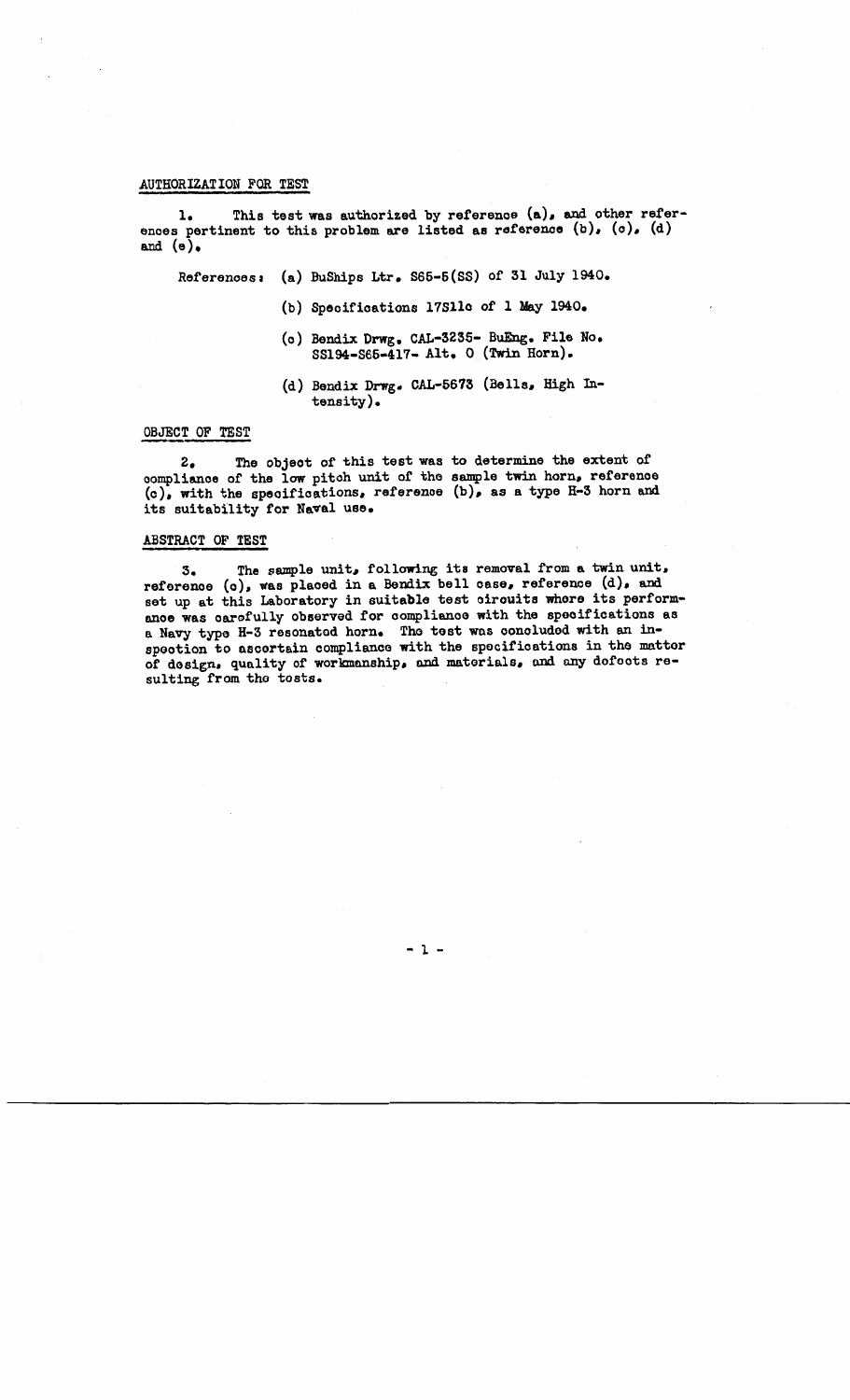## Conclusions

(a) The results of this test indicate that, were the sample unit installed in a more suitable case, it would fully comply with the specifications as a type  $H-3$  horn.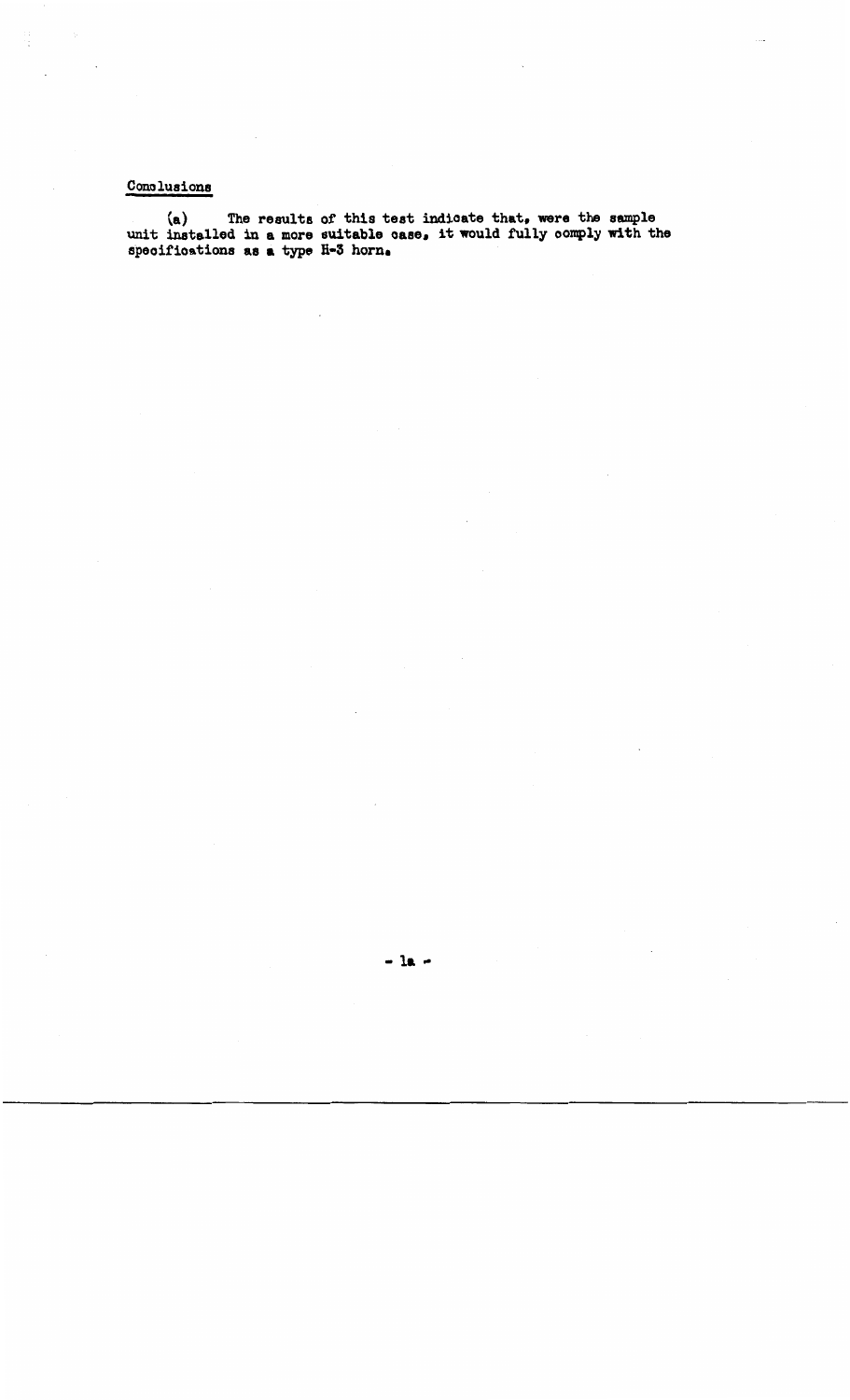# Recommendations

 $\ddot{\phantom{0}}$ 

**(a)** In view of the satisfactory test results obtained this type of horn is recommended for approval subject to satisfactory check tests of a finished snmple.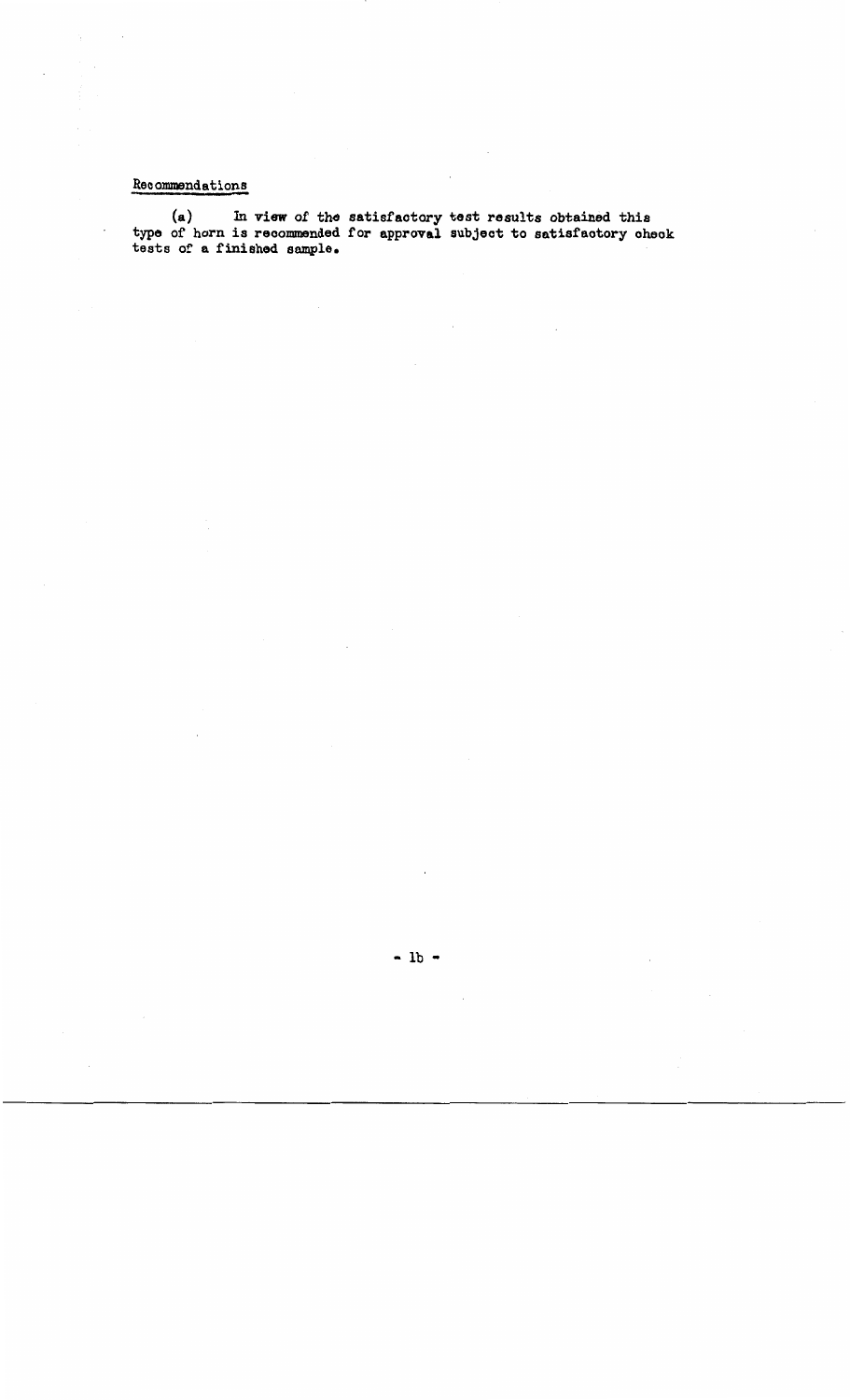#### DESCRIPTION OF MATERIAL UNDER TEST

4. The sample low pitch unit was removed from a "Twin Horn," referenoe (o), manufaotured by Bendix Aviation Corporation, Marine Division, and then tested **as a Navy** type H-3 horn.

s. For test purposes, it was installed in a Bendix bell oase, reference  $(d)$ , using  $1/4$  inoh brass spacers between the case and cover to provide suffioient olearanoe betwoen the unit and the bottom of tho case.

6. The horn is designed for operation from **a** supply of 115 volts diroot potential. The mechanism is mounted on **a** stool chassis. Tho diaphragm is olamped botweon this chassis and an aluminum alloy **case** oovor with six (6) No. 10-24 fillistor hand steal screws throadod into stool insorts.

7. Tho trumpot is spiral in form, of die oast alloy, and is mado in two sections, ono having a flango. A flnt rubber gaskot is clamped between this flongo and tho onso cover by four oxtornnl fillistor hoad stoel machino sorows and two internal stoel machine serows. The other section of the trumpet is socured to this section with nine (9) oval-hoad steal scrows, zino plnted.

s. The magnetic circuit is made up of a laminated oore, "W" shaped, on whioh rests a single form wound ooil. The armature is mounted on a supporting steel spring and linked to the formed steel diaphragm by means of a bolt.

9. The tungsten aontnots o.re shunted with n 50 ohm resistor connected in series with a 0.25 Mfd. condenser to reduce arcing.

10. Further detnils nre shown by photogrnphs, Platos 2 nnd 3, and drawing, referonce (c).

METHOD OF TEST<br>II. Th 11. Tfie anmplo wns first testod to dotormino its olootrionl ohnrnotoristios. Following an noousticnl nnalysis. it was subjootod to tosts in tho following order:

> (a) Inclination in all planes while supplied with rnted voltngo + 10%.

(b) Endurance test of 1500 cycles of "one minute on" and "one minuto off", the first 750 eyeles at  $60^{\circ}$ C. and tho socond at  $0^{\circ}$ C. ambient tomporaturos. During this tost, the tomperature rise was detorminod by tho rosistnnoo mothod.

 $-2 -$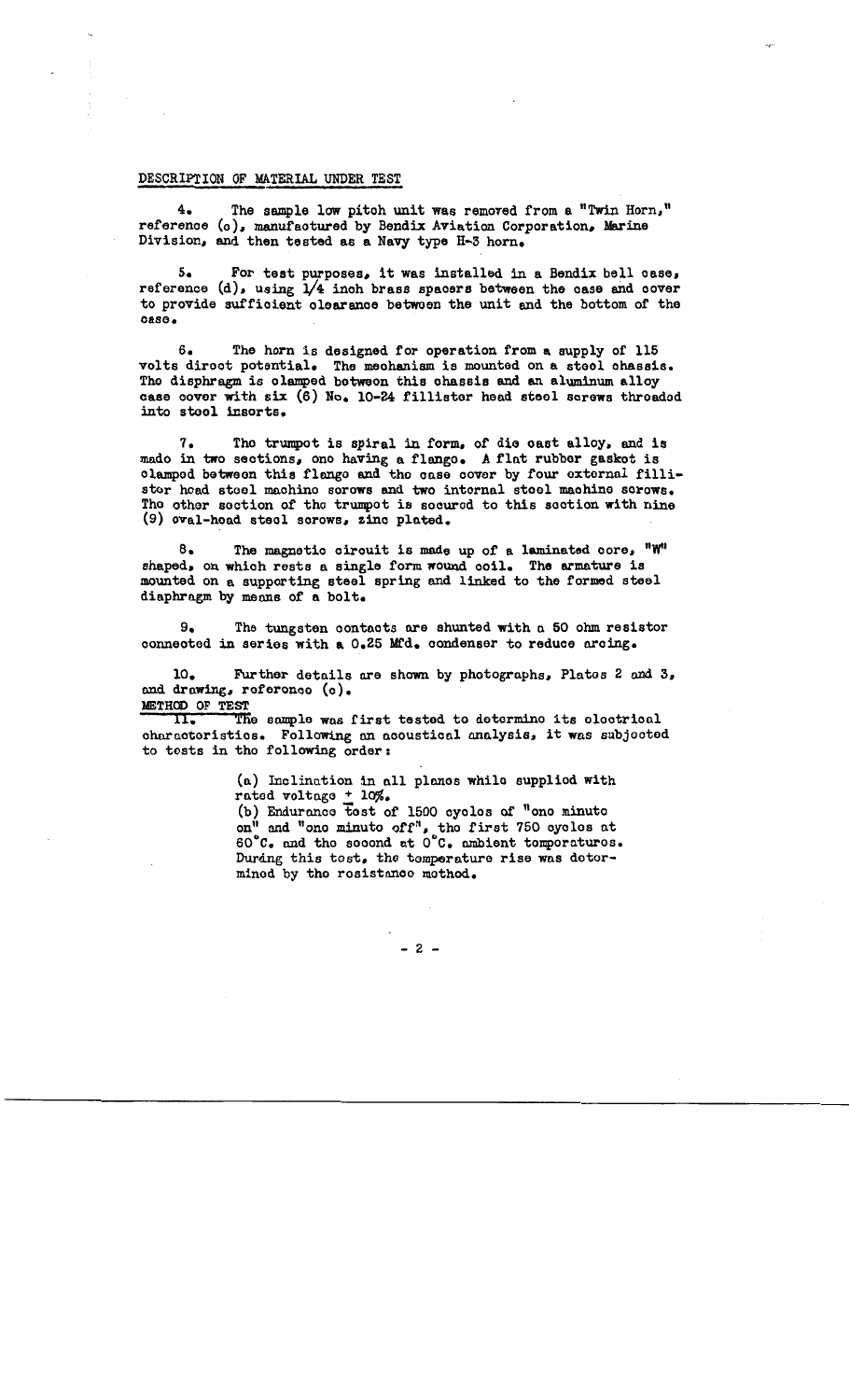(o) Shook test of 20 shooks of 250 foot pounds eaoh as specified in paragraph F-2g and the vibration test as specified in paragraph F-2h. (d) Sound analysis to determine any ohnnge **as a**  result of the endurance, shook, and vibrntion tests. (e) Dielectric test of twice the rated voltage plus 1250 volts, 60 oyoles, for one minute between the electrical circuit ond ground. (f) Test for insulation resistnnoe by n 500 volt M9gger.

12. The tests were concluded with a careful examination of the sample to determine compliance with the specifioations, pertaining to design, quality of workmanship and materials, and any defects resulting from the tests.

13. As the installation of the horn unit in a bell **case** did not produce a typical splashproof assembly, the salt spray and splash tests were not conduoted.

#### RESULTS OF TEST

14. The test results obtained were as follows a

| Requirements                                                        | <b>Test Values</b>                                |
|---------------------------------------------------------------------|---------------------------------------------------|
| Voltage: 115 volts.                                                 | 115 volts.                                        |
| Current: Direct.                                                    | Direct.                                           |
| Amperes: Not specified.                                             | $0.17$ amperes.                                   |
| Watts: Shall not exceed 40.                                         | $19.5$ watts.                                     |
| Pitch of note: Resonated.                                           | Complied. See Plate 1 for<br>acoustical analysis. |
| Sound pressure output: Shall be<br>not less than 75 decibels, at 18 | Complied.                                         |

feet in a soundproof room, under the following conditions: At rated voltage before the en-<br>durance test - - - - - - - - - -At  $-10\%$  rated voltage - - - - -<br>At rated voltage after the endurance tost  $- - - - - - - - - -$ 92 db. total noiso. 92 db, total noise. 89 db, total noise.

 $-3 -$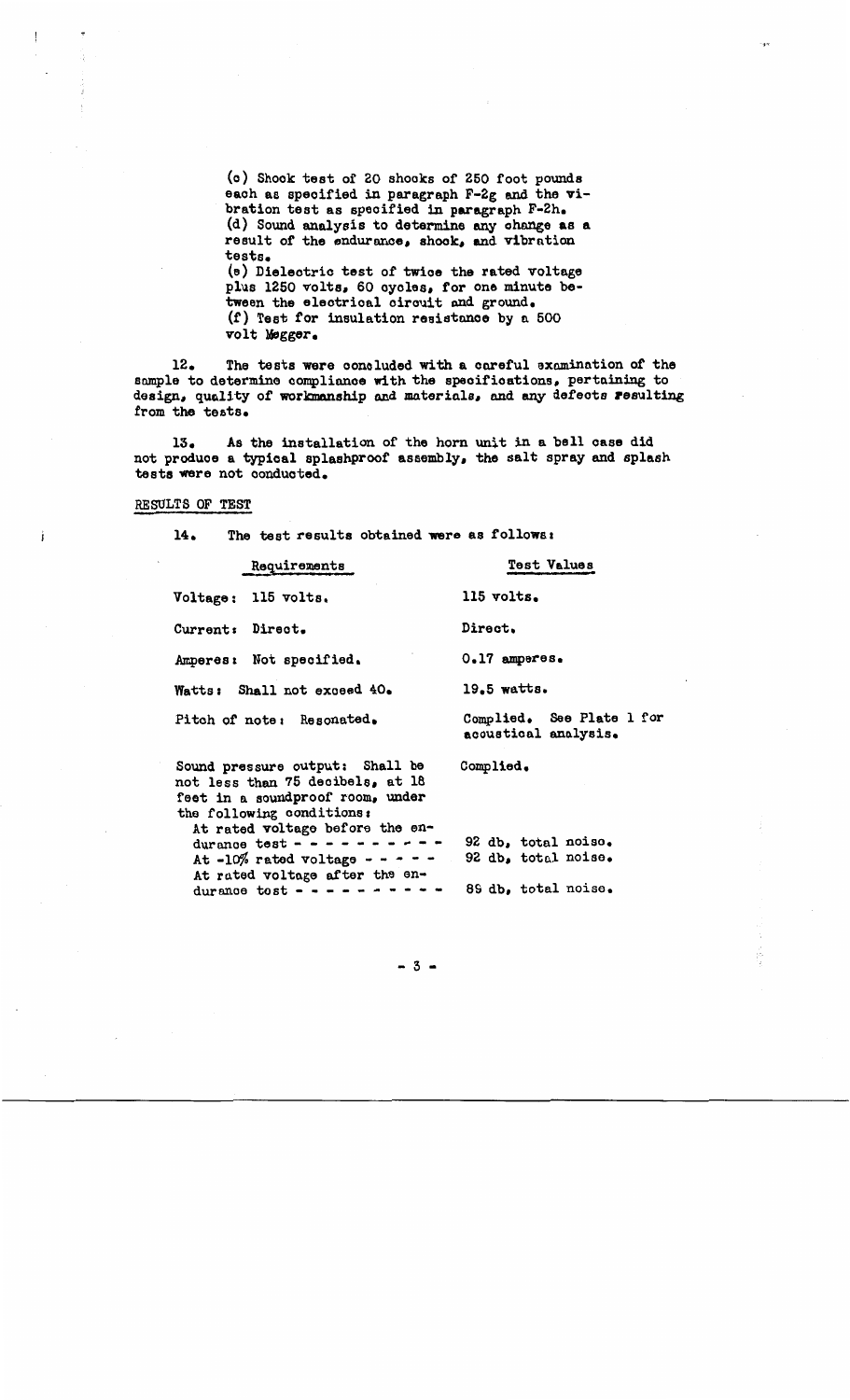#### Requirements

### Test Values

Inclination: Shall operate in any position while supplied with power within + 10% of rated voltage.

Endurance: Shall operate 1500 cycles of "one minute on" and "one minute off", the first 750 cycles at 60°C. and the second at O'C. ambient temperatures.

Temperature rise: Maximum temperature shall not exceed 115°C. during the endurance test (55°C. rise at 60°C. ambient)

Shock integrity: Shall withstand 20 shocks of 250 foot pounds each.

Vibration test: Shall be mounted on a standard Navy 3 foot pound vibration machine and subjected to six tests of 30 minutes each at 100, 150, 200, 250, 300, and 350 blows per minute.

Dielectric test: Shall withstand twice the rated voltage plus 1250 volts, 60 cycles, for one minute betwoon electrical circuit and ground.

Insulation resistance: Shall be not loss than 5 mogohms at not loss than 500 volts, d.c.

Nameplate: Shall bo in accordance with N.D. Specification 42N2.

Diaphragm: Shall be of nickel-chromium alloy, unless otherwise approved by the Bureau.

Protection against corrosion: All aluminum surfaces shall be protected with one coat of zinc chromate paint, or an approved anodic treatment over which 2 coats of approved gray paint shall be applied.

Complied.

Complied.

33.0°C. at 60°C. am-Complied. bient.  $\mathbf{r}$  $\bullet$ 

Frequency and total noise output were somewhat lower following this test but were still within the requirements. See Plate 1.

Complied.

Complied.

Complied. 100<sup>+</sup> megohms by 500 volt Magger.

Copper-nickel alloy namoplate (attached to twin horn case)

\*Steel diaphragm used and protected against corrosion with glyptal lacquer.

Complied, gray paint over zinc chromate paint used.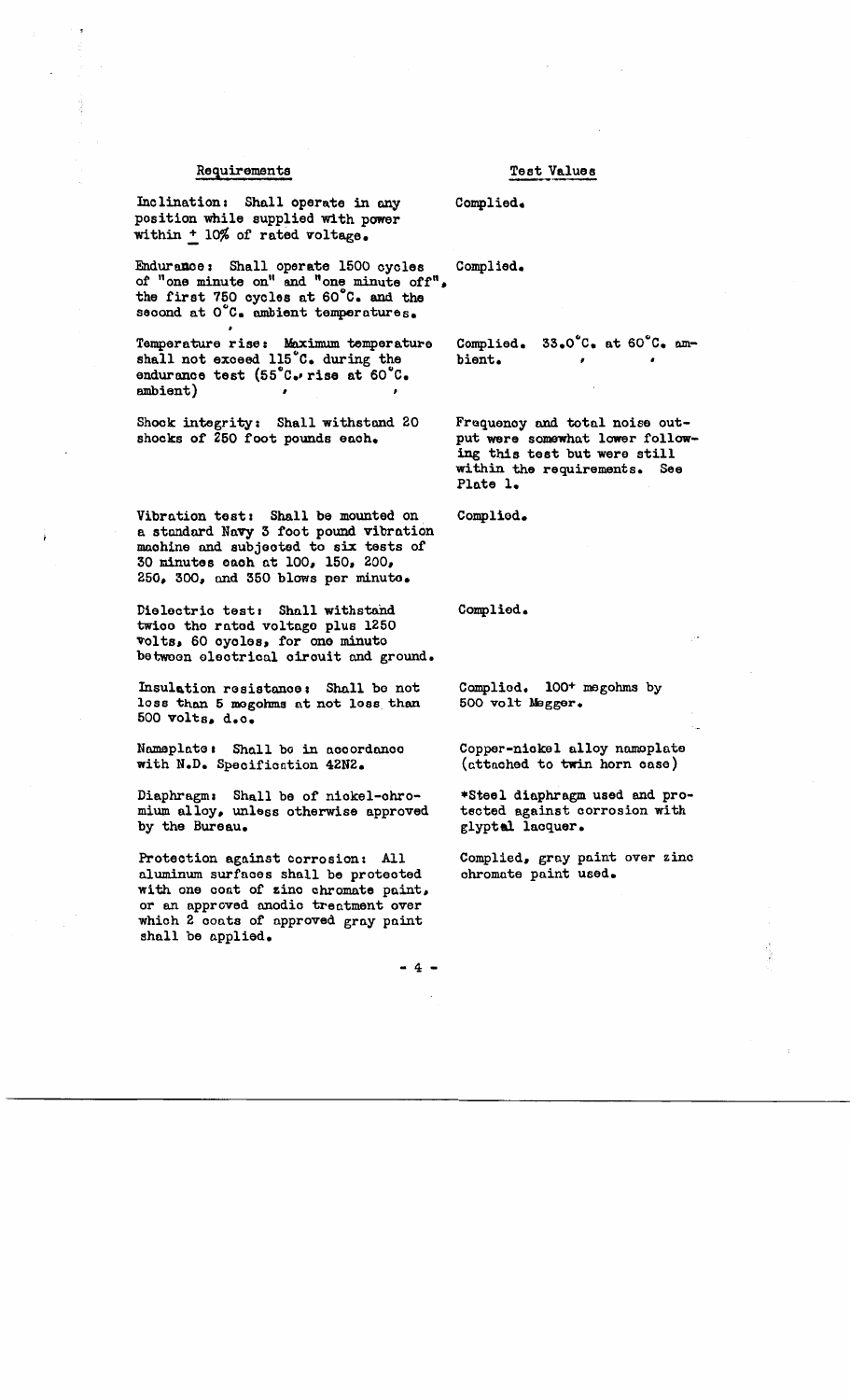### Requirements

### Test Values

Coil windings: Shall be either single or double silk or ootton covered enameled oopper **wire.** 

Terminal block: Shall be of phenolic material equipped with 9-S-1841-L terminals.

Complied. Double silk covered enameled copper **wire.** 

Complied.

•Denotes non-compliance with the specifications.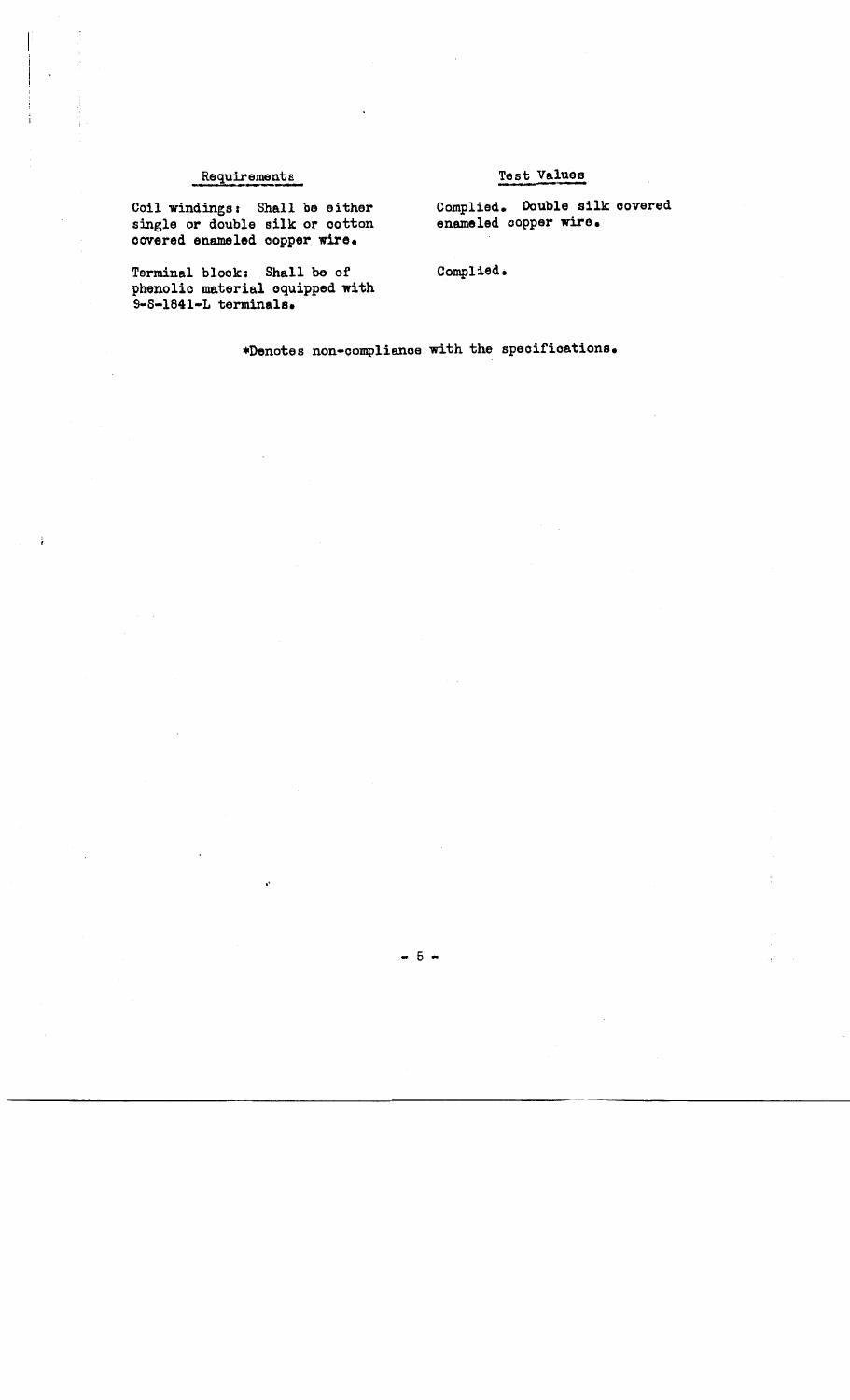### CONCLUSIONS

15. The results of this test indicate that, were the sample<br>unit installed in a more suitable case, it would fully comply with the specifications as a type H-3 horn.

ÿ,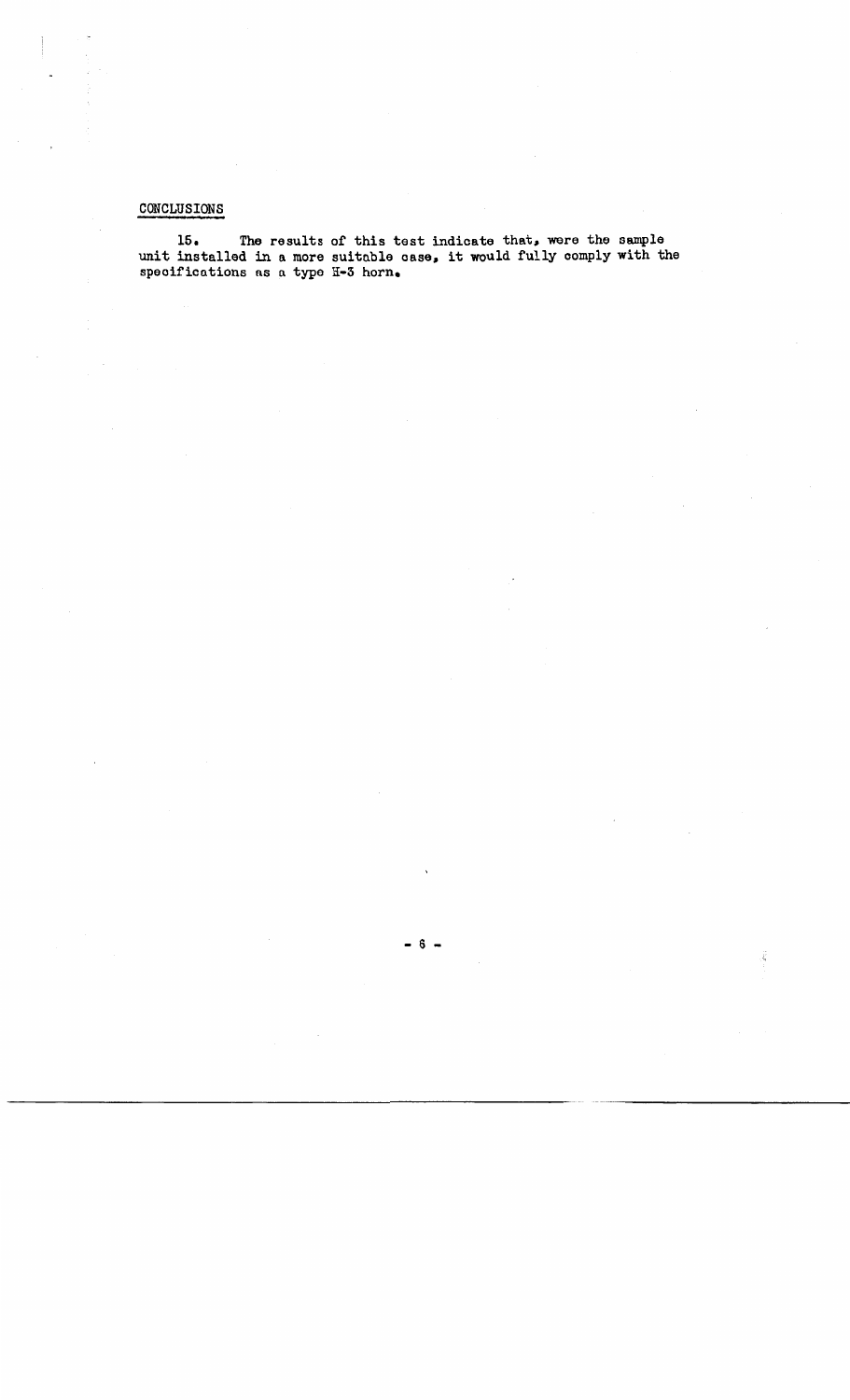



 $BENI$  $TWI$ 

 $50/1$ 











 $60d6$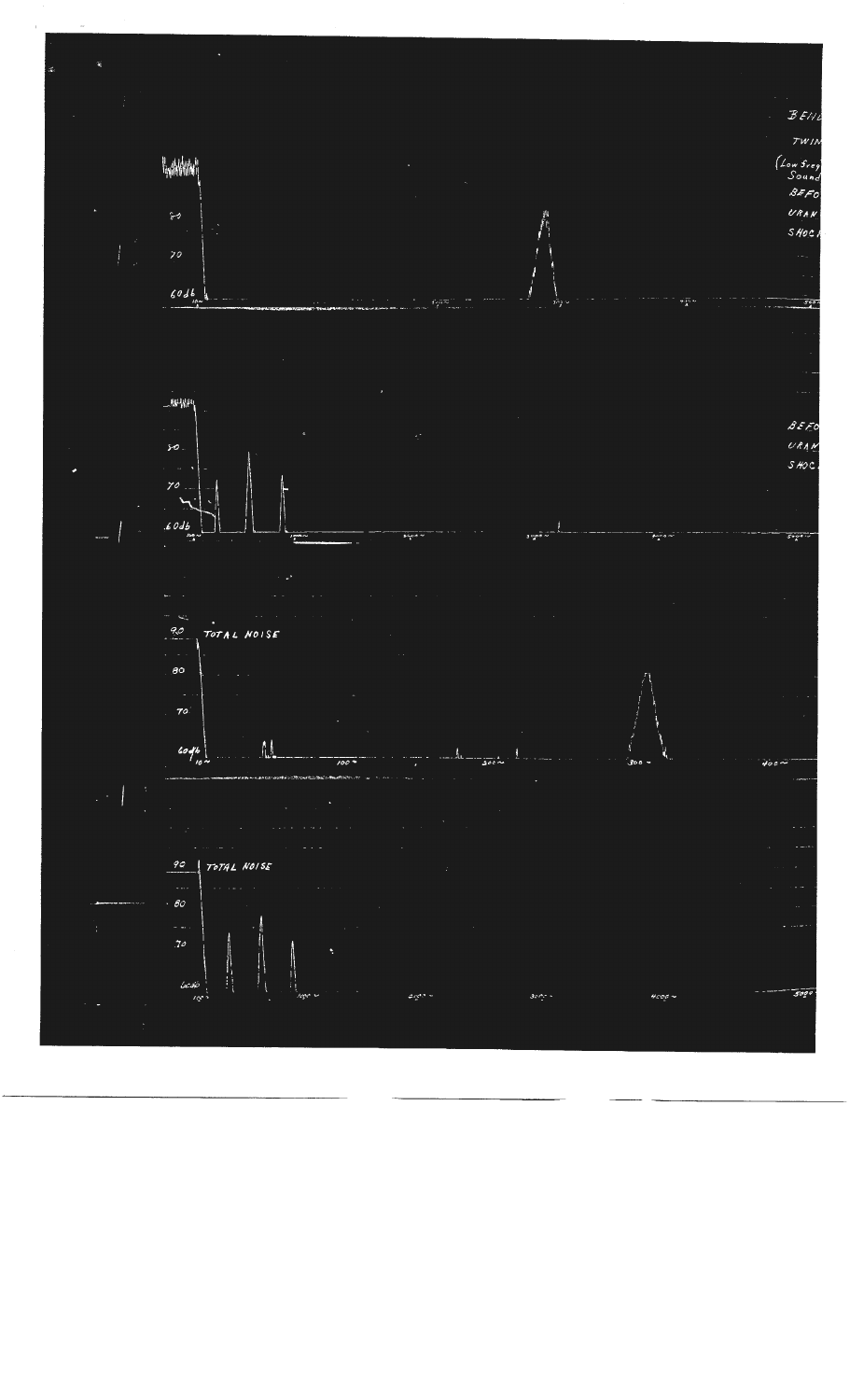

 $s_{\sigma\sigma}$   $\sim$  $\overline{\text{Gecel}}$  $2000 \epsilon$ cco $\sim$ 

 $PLATE$ V  $9000 -$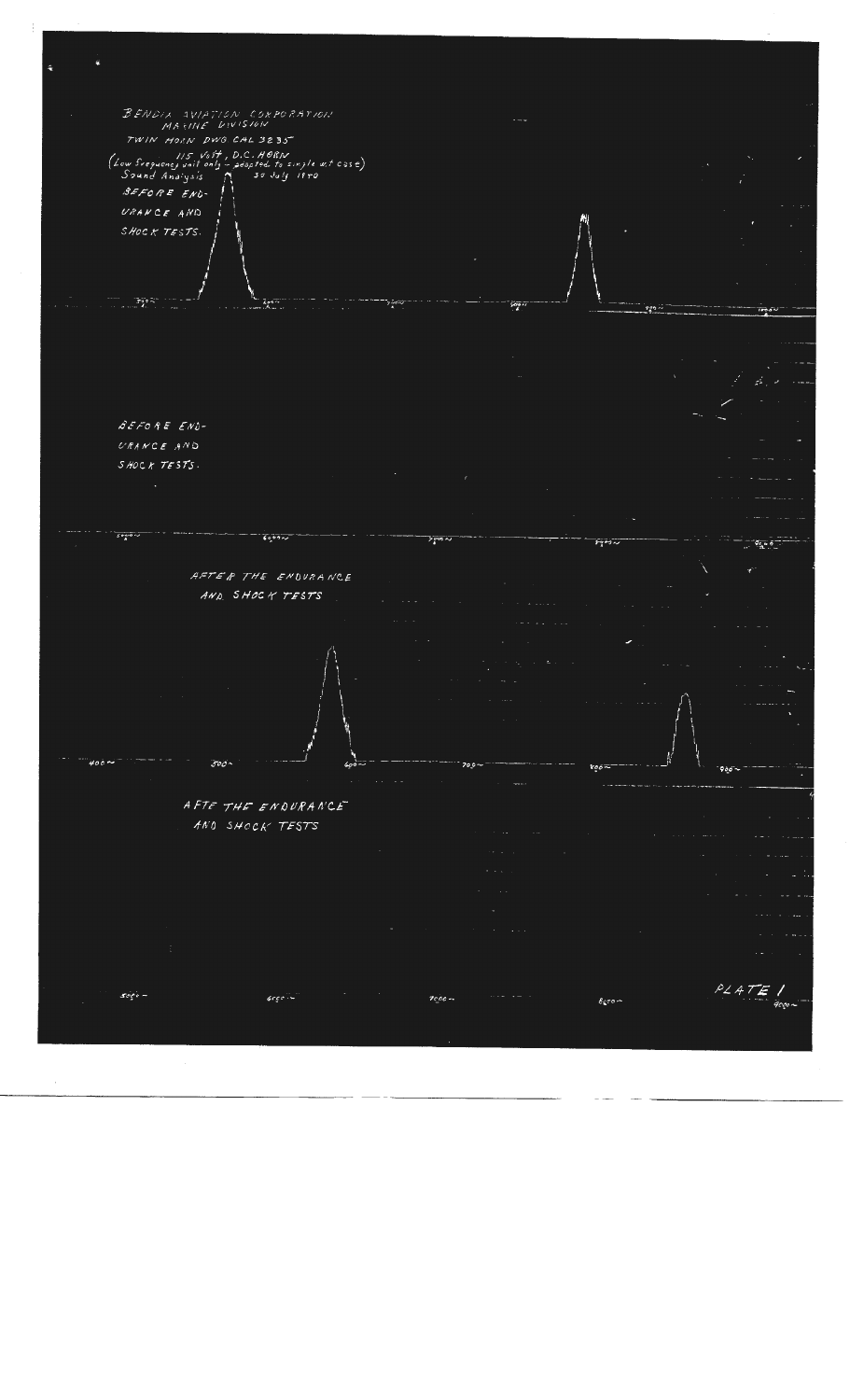